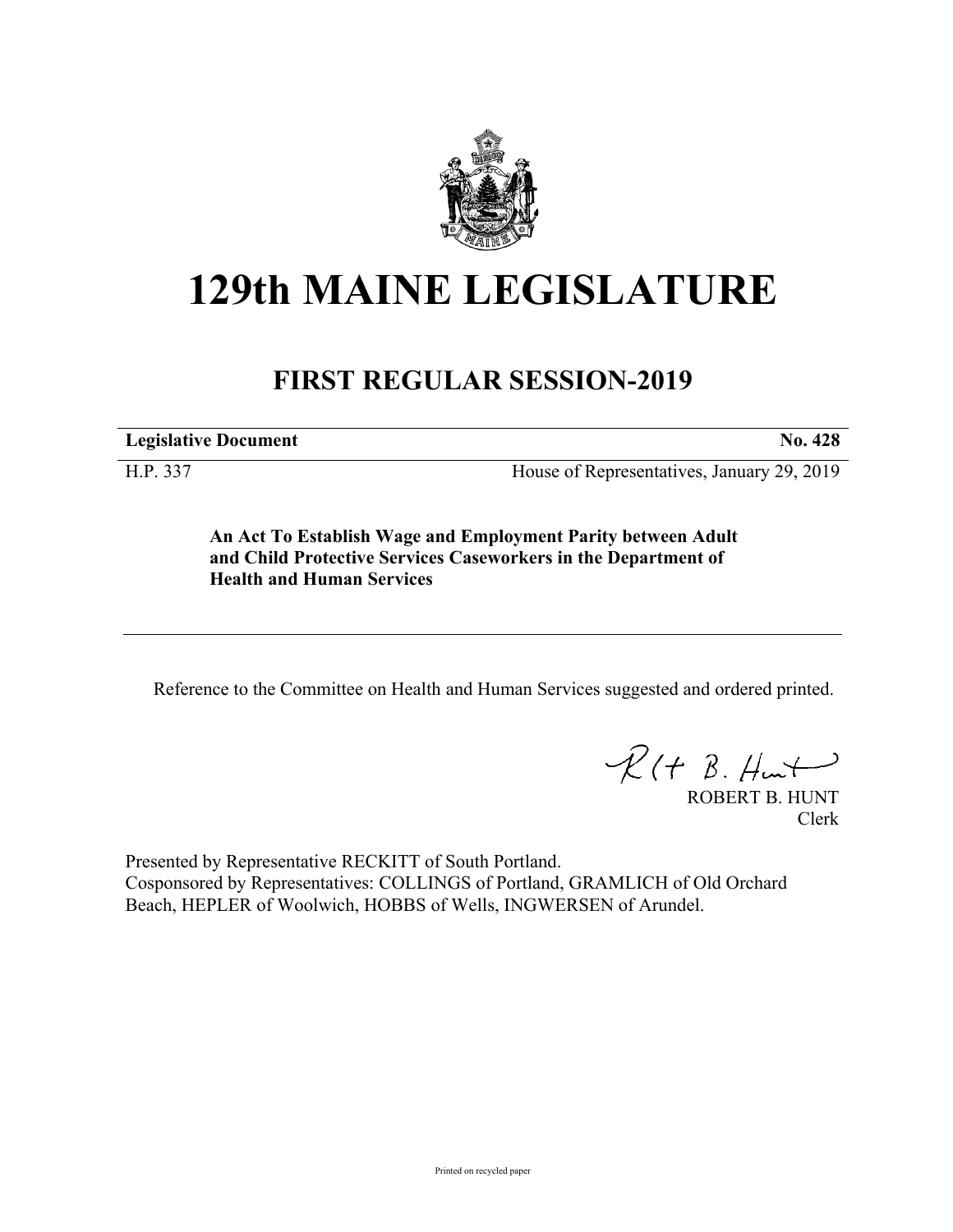- **Be it enacted by the People of the State of Maine as follows:**
- **Sec. 1. 22 MRSA §3473, sub-§4** is enacted to read:

 **4. Mandatory training.** The department shall provide to a new employee engaged in protective services at least one week of training related to the employee's job responsibilities.

 **Sec. 2. Staffing levels.** The number of supervisory positions relating to adult protective services within the Department of Health and Human Services' office of aging and disability services must equal the number of supervisory positions within the Department of Health and Human Services, Office of Child and Family Services relating to child protective services.

- **Sec. 3. Appropriations and allocations.** The following appropriations and allocations are made.
- **HEALTH AND HUMAN SERVICES, DEPARTMENT OF**

#### **Office of Aging and Disability Services Adult Protective Services Z040**

 Initiative: Provides increased funding for the creation of 2 Adult Protective Services Caseworker Supervisor positions within the Office of Aging and Disability Services Adult Protective Services program to achieve the same supervisor to caseworker ratio as the child protective services within the Office of Child and Family Services.

| 20 | <b>GENERAL FUND</b>           | 2019-20   | $2020 - 21$ |
|----|-------------------------------|-----------|-------------|
| 21 | POSITIONS - LEGISLATIVE COUNT | 2.000     | 2.000       |
| 22 | <b>Personal Services</b>      | \$167,930 | \$173,805   |
| 23 | All Other                     | \$12,572  | \$12,572    |
| 24 |                               |           |             |
| 25 | <b>GENERAL FUND TOTAL</b>     | \$180,502 | \$186,377   |
|    |                               |           |             |

### **Office of Aging and Disability Services Adult Protective Services Z040**

 Initiative: Notwithstanding the Maine Revised Statutes, Title 5, section 7065, provides funding for the recruitment and retention of employees in Adult Protective Services Caseworker positions and Adult Protective Services Caseworker Supervisor positions with a \$5 per wage-hour stipend payment.

| <b>GENERAL FUND</b>       | 2019-20   | 2020-21   |
|---------------------------|-----------|-----------|
| Personal Services         | \$696,800 | \$696,800 |
|                           |           |           |
| <b>GENERAL FUND TOTAL</b> | \$696,800 | \$696,800 |
|                           |           |           |